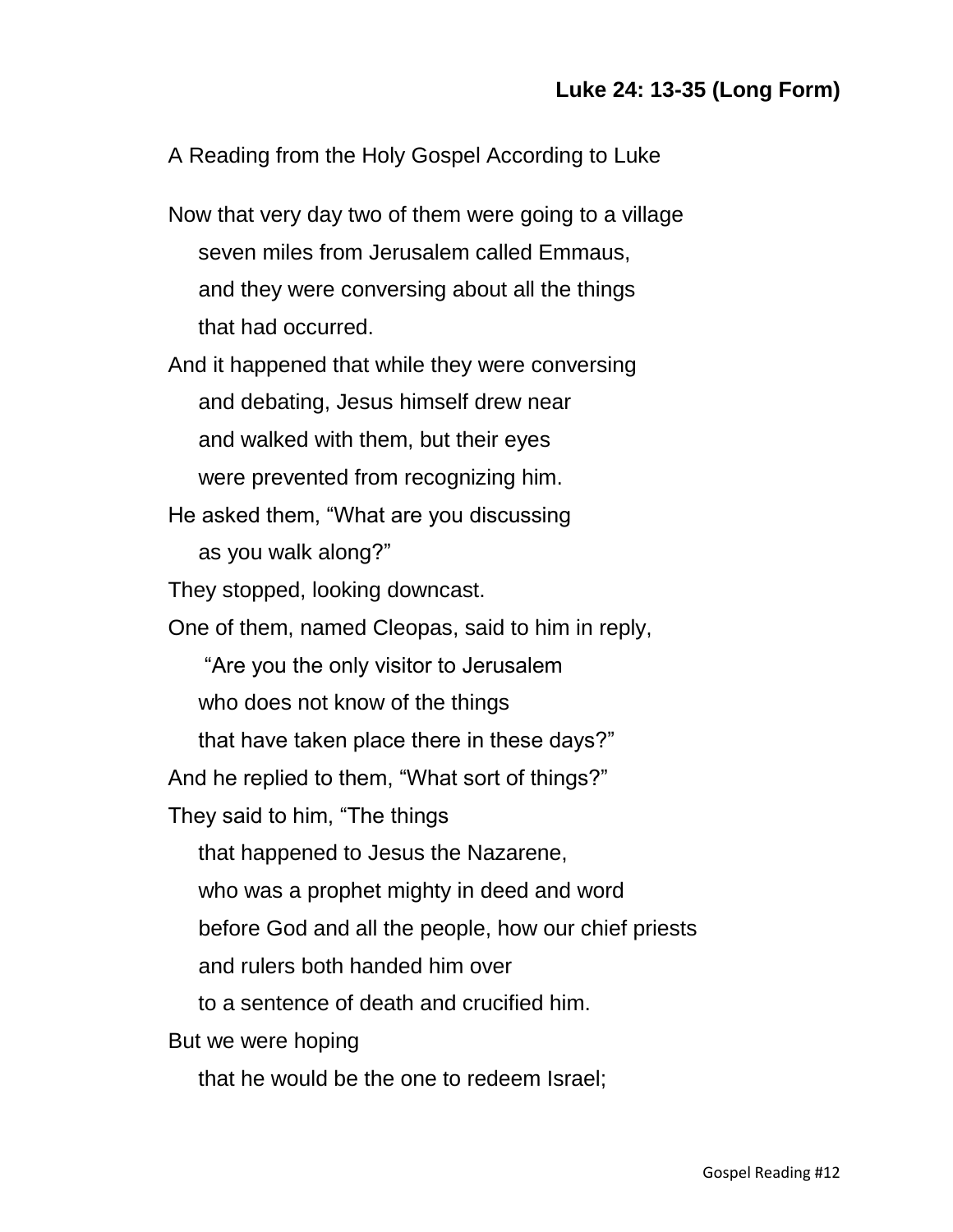and besides all this,

it is now the third day since this took place.

Some women from our group, however,

have astounded us:

they were at the tomb early in the morning

and did not find his body;

they came back and reported

that they had indeed seen a vision of angels

who announced that he was alive.

Then some of those with us went to the tomb and found things just as the women had described, but him they did not see."

And he said to them, "Oh, how foolish you are! How slow of heart to believe all that the prophets spoke! Was it not necessary that the Messiah should suffer these things and enter into his glory?"

Then beginning with Moses and all the prophets, he interpreted to them what referred to him in all the scriptures.

As they approached the village

to which they were going, he gave the impression

that he was going on farther.

But they urged him, "Stay with us,

for it is nearly evening and the day is almost over."

So he went in to stay with them.